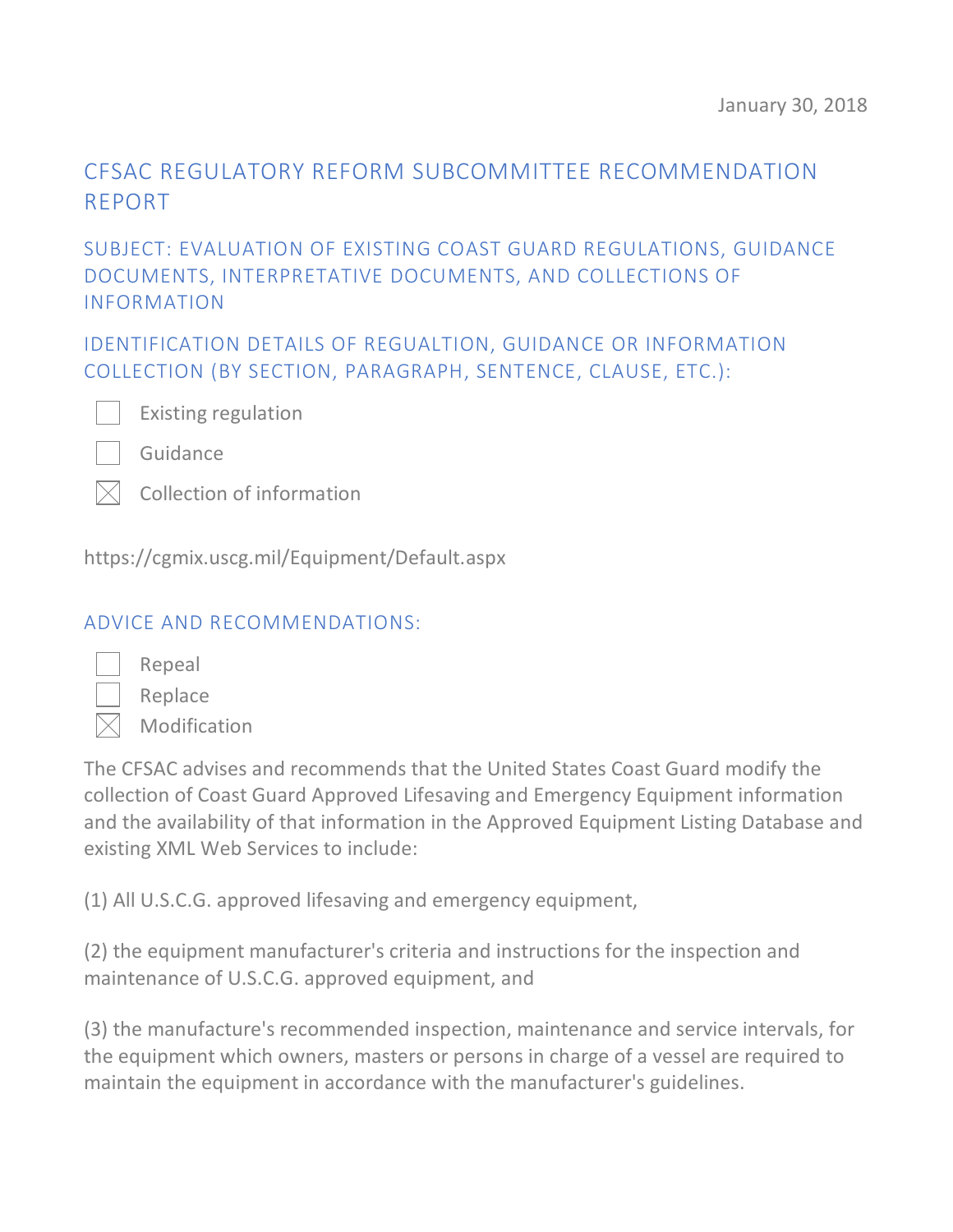# IF MODIFICATION - SPECIFIC RECOMMENDATIONS FOR HOW THE REGUALTION, GUIDANCE, OR INFORMATION COLLECTION SHOULD BE MODIFIED:

The information collection should be modified so that manufactures of lifesaving and emergency equipment are required, at the time of application for U.S.C.G. approval: (1) Provide inspection criteria, instructions and frequency, (2) Provide maintenance criteria, instructions and frequency, and (3) Provide service frequency requirements for the equipment for which they seek approval.

The information collection should be modified so that manufactures of lifesaving and emergency equipment can easily, quickly and securly modify, after U.S.C.G. approval: (1) the inspection criteria, instructions and frequency, (2) the maintenance criteria, instructions and frequency, and (3) the service frequency requirements for the equipment directly through the CGMIX website. Manufactures should be required to enter and update their inspection, maintenance and service interval guidance.

The information collection should be modified so that the data for all U.S.C.G. approved equipment, for which owners, masters or persons in charge of a vessel are required to maintain the equipment in accordance with the manufacturer's guidelines, that is not currently available in the CGMIX database is made available. This can be done by requiring that application programming interfaces (APIs) are provided to the Coast Guard for data kept in other databases and utilizing those APIs to populate the CGMIX database with the data for equipment not currently kept in the CGMIX database.

## HOW AND TO WHAT EXTENT REPEAL, REPLACEMENT OR MODIFICATION WILL REDUCE COSTS OR BURDENS TO INDUSTRY:

Types of costs – mark all that apply

- Costs that are outdated or are no longer necessary
- Costs which are no longer enforced as written or which are ineffective
- Costs tied to reporting or recordkeeping requirements that impose burdens that exceed benefits (explain why the reporting or recordkeeping requirement is overly burdensome, unnecessary, or how it could be modified)

BACKGROUND: Each item of lifesaving equipment, including unapproved equipment, must be maintained and inspected in accordance with: The manufacturer's guidelines (46 CFR 28.140). 46 U.S.C. §4502(f) is amended by the Coast Guard Authorization Act of 2010 to add a requirement that the individual in charge of a vessel operating beyond 3 nautical miles keep a record of equipment maintenance, and required instruction and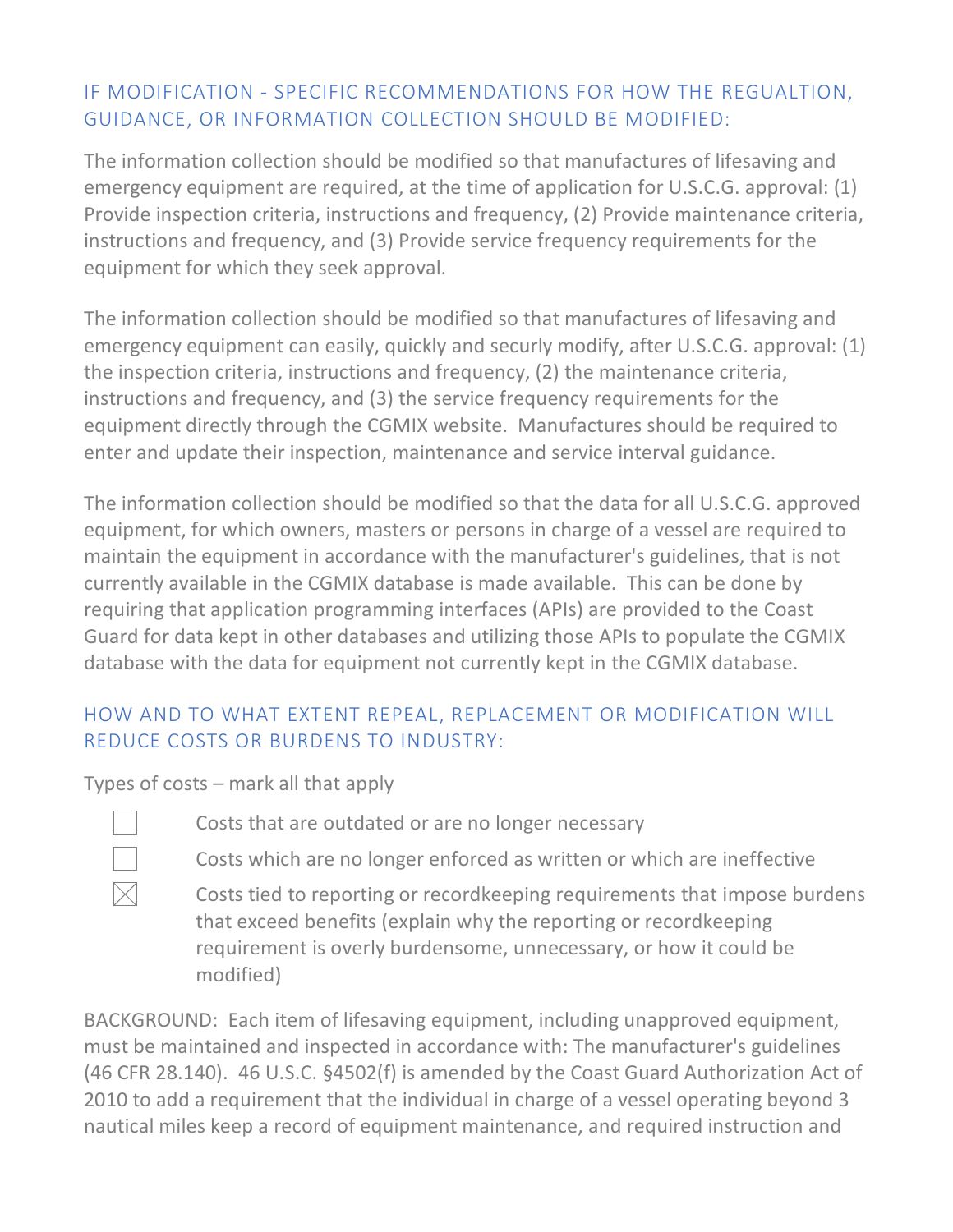drills. 46 CFR Part 28 will be amended to reflect this requirement. This provision will ensure there is a maintenance record documenting safety equipment testing and repair required by regulation or manufacturers' recommendations. (Update on U.S. Commercial Fishing Industry Vessel Requirements Based on Section 604 of the Coast Guard Authorization Act of 2010 And Section 305 of the Coast Guard and Maritime Transportation Act of 2012) Each and every individual in charge of a vessel operating beyond 3 nautical miles will be burdened with searching for the latest manufacturer's recommendations for dozens, and in some cases many dozens, of individual pieces of U.S.C.G. approved equipment in order to comply with these regulations.

DISCUSSION: The purpose of the Coast Guard Maritime Information Exchange (CGMIX) website is to make Coast Guard maritime information available on the public internet in the form of searchable databases and through XML Web Services. Unfortunately not all Coast Guard approvals are listed in this database. For some equipment Coast Guard approvals must be found at the European Marine Equipment Directive website. Other Coast Guard approved equipment, that is tested and approved by independent laboratories, isn't listed in the CGMIX database but in the databases of the independent laboratories. The regulated public is burdened with navigating these diverse sites, with different terms of use, for incomplete information on U.S.C.G. Approved Lifesaving and Emergency Equipment.

The result of not having manufacturers' guidance readily available is suboptimal inspection and maintence of the lifesaving and emergency equipment. This has resulted in the loss of life and property and increased costs as a result of higher insurance preimums.

The modification recommended by the CFSAC will allow the marine industry to leverage technological advances, reduce the time and effort to comply with operational readiness regulations and increase efficiencies complying with documentation requirements and reduce costs.

The modification recommended by the CFSAC will significantly reduce the reporting and recordkeeping burden by having this critical information readily available in a central location.

#### THE EXTENT TO WHICH RISKS TO HEALTH OR SAFETY WOULD LIKELY INCREASE:

Over time risks to health or safety would likely decrease significiantly as the benefits of having all manufacture's inspection and maintenance guidance available from a single source are realized. Having the manufacture's inspection and maintenance guidance readily available from the U.S.C.G. database that contains searchable listings of all